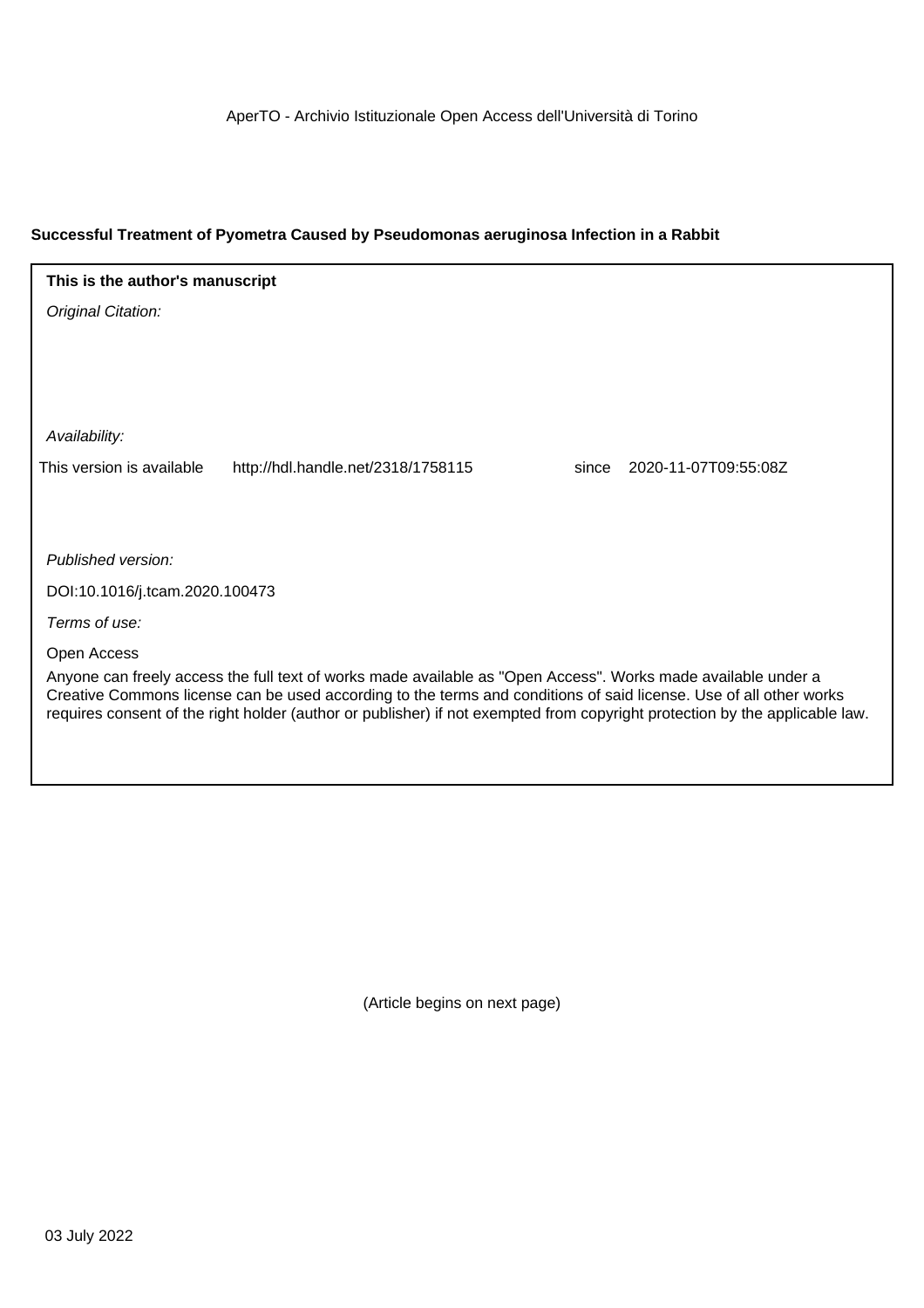# Journal Pre-proof

Successful treatment of pyometra caused by Pseudomonas aeruginosa infection in a rabbit

Mitzy Mauthe von Degerfeld , Penelope Banchi , Giuseppe Quaranta

PII: S1938-9736(20)30071-4 DOI: <https://doi.org/10.1016/j.tcam.2020.100473> Reference: TCAM 100473



To appear in: *Topics in Companion Animal Medicine*

Please cite this article as: Mitzy Mauthe von Degerfeld , Penelope Banchi , Giuseppe Quaranta , Successful treatment of pyometra caused by Pseudomonas aeruginosa infection in a rabbit, *Topics in Companion Animal Medicine* (2020), doi: <https://doi.org/10.1016/j.tcam.2020.100473>

This is a PDF file of an article that has undergone enhancements after acceptance, such as the addition of a cover page and metadata, and formatting for readability, but it is not yet the definitive version of record. This version will undergo additional copyediting, typesetting and review before it is published in its final form, but we are providing this version to give early visibility of the article. Please note that, during the production process, errors may be discovered which could affect the content, and all legal disclaimers that apply to the journal pertain.

© 2020 Published by Elsevier Inc.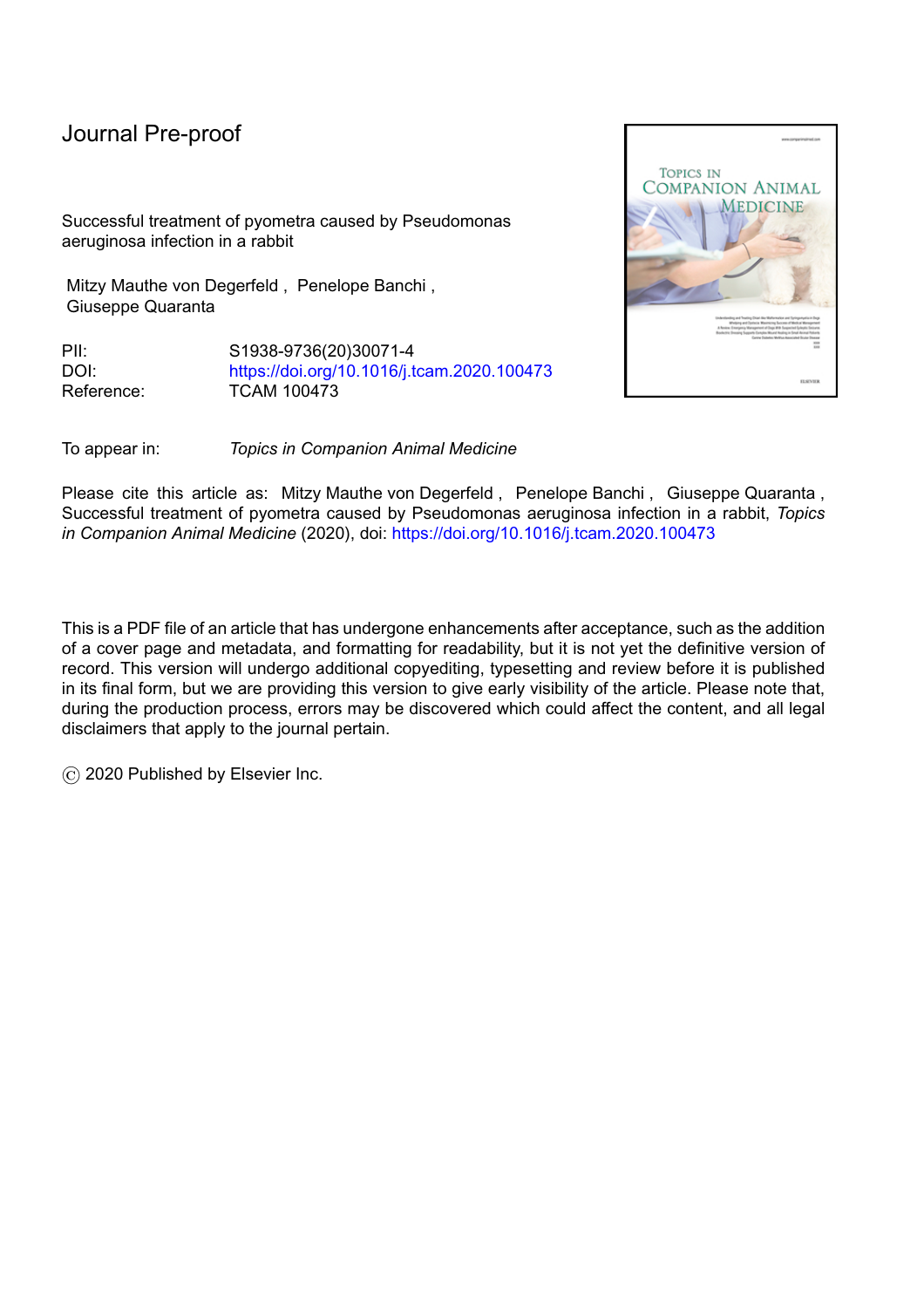# Successful treatment of pyometra caused by *Pseudomonas aeruginosa* infection in a rabbit

Mitzy Mauthe von Degerfeld<sup>1</sup>, Penelope Banchi<sup>1\*</sup>, Giuseppe Quaranta<sup>1</sup>

l

 $1$ Dip. di Scienze Veterinarie, Università degli Studi di Torino, 10095, Grugliasco (TO), Italy

Email addresses: mitzy.mauthe@unito.it, penelope.banchi@unito.it, giuseppe.quaranta@unito.it **Correspondence**  Penelope Banchi DVM; penelope.banchi@unito.it; Largo Paolo Braccini 2, 10095, Grugliasco (TO), Italy;

00390116709291

### Abstract

This article reports an unusual presentation of pyometra in a pet rabbit. A 2-year-old mixed-breed female rabbit with pelvic limb paralysis was referred for abdominal distension associated with prolonged depression and decreased appetite. Clinical examination and diagnostic imaging (radiographs and ultrasound) led to the provisional diagnosis of pyometra, that was caused by the presence of an enlarged organ containing fluid material and occupying most of the caudal abdomen. Exploratory laparotomy was performed under general anesthesia. After abdominal wall incision along the *linea alba*, the uterus was immediately evident and the uterine wall was over-distended and damaged, with purulent material free in the abdominal cavity. Ovariohysterectomy was performed and uterine wall samples were sent for microbiological examination and antimicrobial susceptibility testing. The agent causing the pyometra was found to be *Pseudomonas aeruginosa*, which was resistant to enrofloxacin and ceftazidime. This is the first report of pyometra caused by *P. aeruginosa* in a pet rabbit, based on a literature search. Furthermore, a peculiarity of the present case is the occurrence of pyometra in a rabbit with no history of mating or parturition.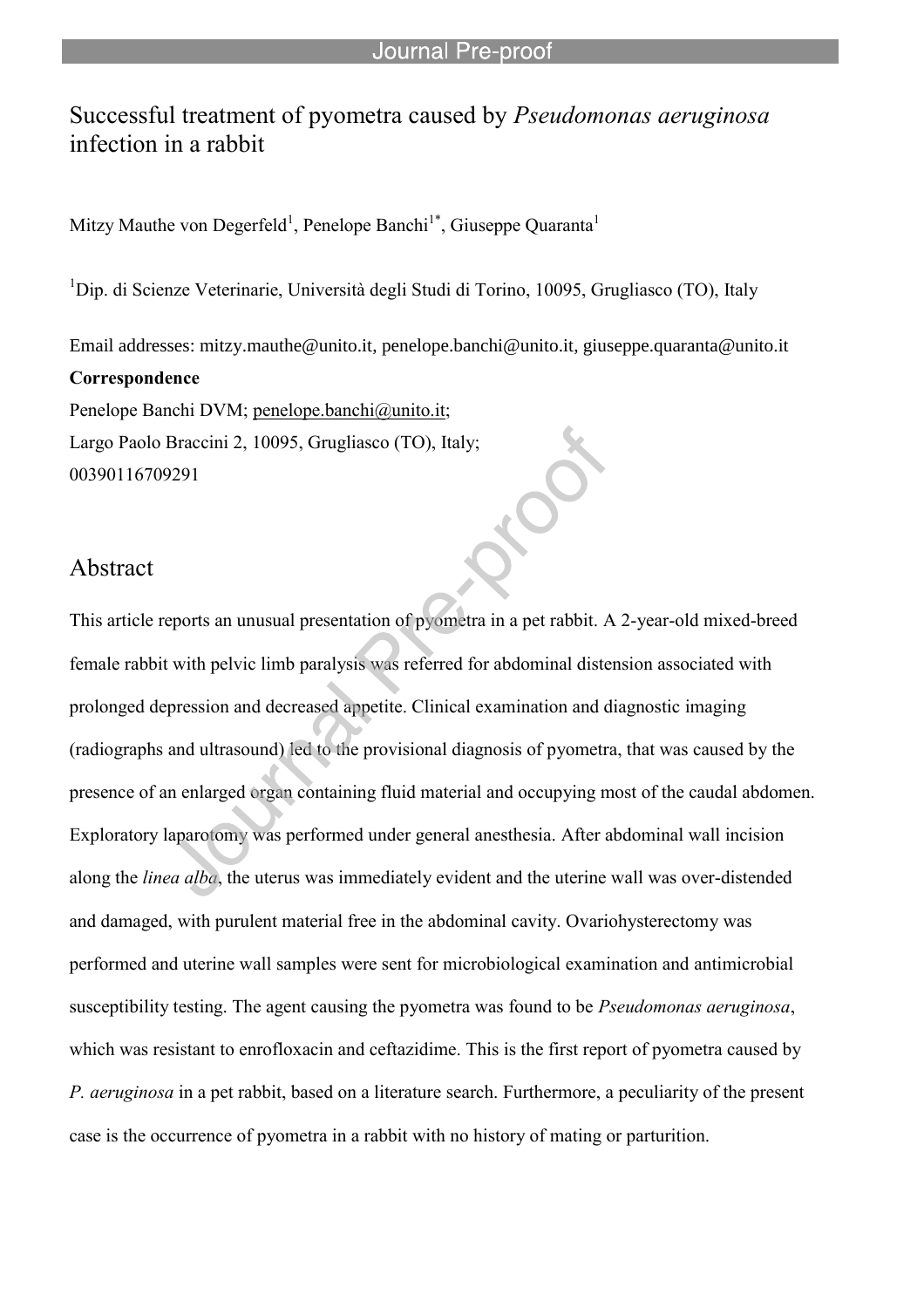## Key words

Pet rabbits, lagomorph, pyometra, *Pseudomonas aeruginosa*, female reproduction, small mammals

l

## Introduction

Pyometra is a purulent inflammation of the uterus with an accumulation of pus within the uterine lumen. It is a common disorder in dogs and cats, but it is reported only sporadically in rabbits [1]. The incidence is higher in rabbit does on industrial farms than in pet rabbits (6.5% vs. 2%) [2]. In lagomorphs, pyometra is mostly caused by *Pasteurella multocida* and *Staphylococcus aureus* infections [3], and it typically occurs after parturition.

Various clinical signs can be associated with the disease, including depression, anorexia, hematuria, vaginal discharge, and abdominal enlargement [2]. However, some cases can be insidious because of mild clinical signs and the lack of vaginal discharge. Pyometra can be a life-threatening condition and immediate surgical intervention is a first-choice treatment.

## Case description

A 2-year-old mixed-breed pet female rabbit weighing 1.5 kg was referred to the C.A.N.C. (the exotics and wild animals section of the Veterinary Teaching Hospital of the University of Torino) because of abdominal distension. Additional clinical history included a traumatic vertebral with spinal cord injury causing grade 5 paralysis of both pelvic limbs with urinary incontinence associated with a large bladder. The traumatic event that caused the fracture occurred 18 months earlier. During the consultation, the owner reported that he had noticed unusual behavior with decreased appetite and depression lasting for the previous 10 days. No parturition or mating had ever occurred, and the patient lived free in the apartment with no other animal. On physical examination, the rabbit was alert and responsive, but appeared restless. Rectal temperature was 39.5°C (reference interval, 38.5–40°C) [4]. The conjunctiva were severely pale. Oral examination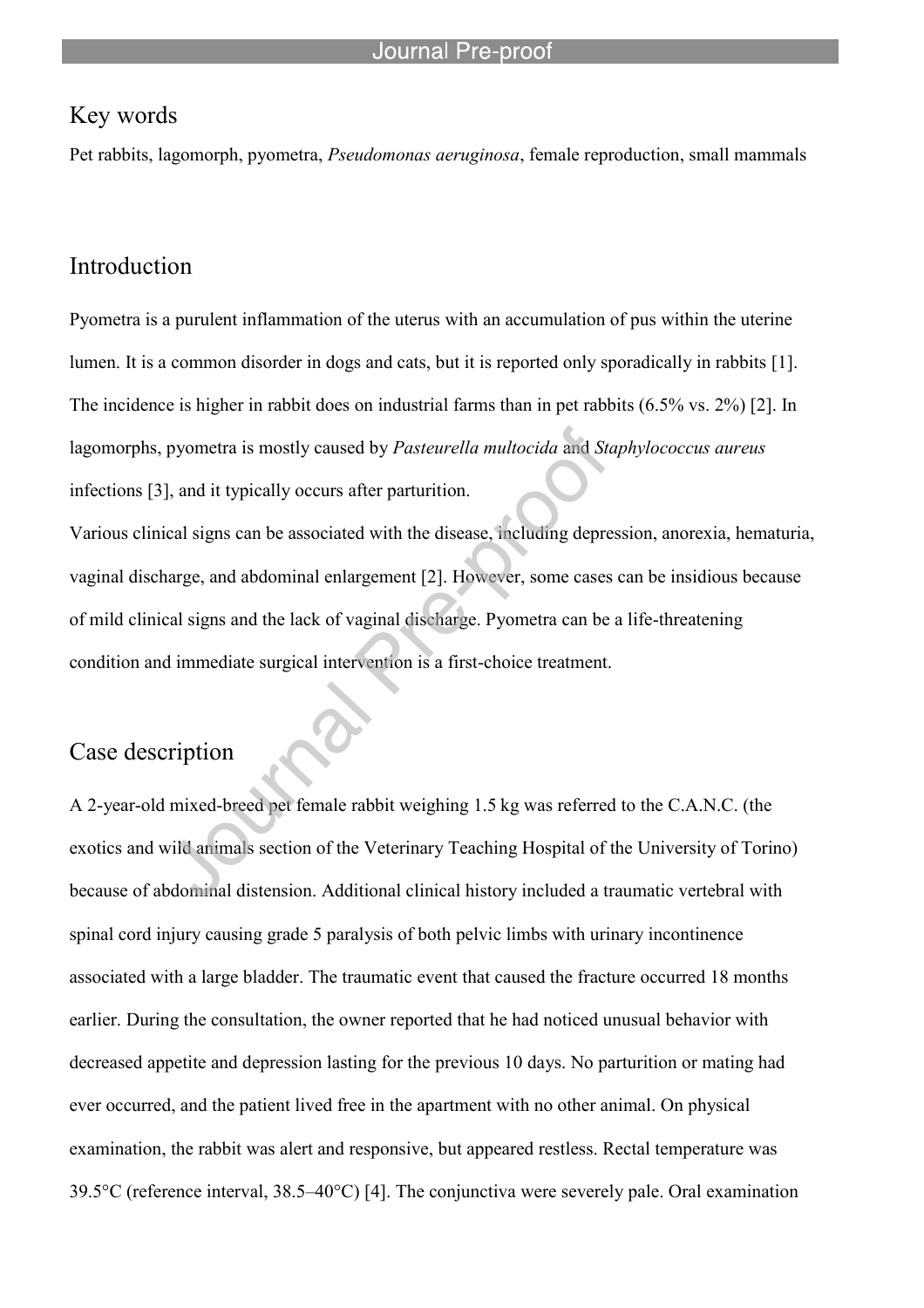#### Journal Pre-proo

l

performed with an otoscope demonstrated minor overgrowth of premolars and molars of all four arcades, but no mucosal lesion was present. The abdominal wall was extremely distended, and ballottement suggested the presence either of abdominal effusion, dilated organ, or mass containing liquid material. Abdominal palpation appeared painful, with a two-point increase in the Rabbit Grimace Scale score (orbital tightening, 1 to 2; cheek flattening, 1; whisker position, 0; nostril shape, 2; ear position, 1 to 2) [5]. Heart rate was within the reference interval (120–325 bpm), whereas tachypnea was present (respiratory rate, 104 breaths per minute; reference interval, 30–60 breaths per minute) [4]. Abnormal hematology and biochemistry results included decreased hematocrit (25.8%; reference interval, 30–44%) and hemoglobin (8.4 g/dL; reference interval, 9.8– 13.2 g/dL), mild leukocytosis (11.7  $\times$  10<sup>9</sup>/L; reference interval, 4.54–10.22  $\times$  10<sup>9</sup>/L) with neutrophilia (61.7%; reference interval, 35–55%), thrombocytosis (777  $\times 10^9$ /L; reference interval,  $219-521 \times 10^9$ /L), and an elevation in blood urea nitrogen (72 mg/dL, reference interval, 15–50 mg/dL). No other blood abnormalities were observed.

Radiographs (*Figure 1*) revealed a markedly distended abdomen with poor detail caused by mild peritoneal effusion and organomegaly occupying the caudal and mid-abdomen and displacing the cecum and small bowel cranially and ventrally. The stomach was filled with gas and opaque material, the margins of the liver were well defined, and the colon was also filled with gas. The urinary bladder and kidneys were not visible. Kyphosis was observed at vertebral segments T9– T12, and a deviation of the vertebral column was observed that corresponded to the lumbosacral junction.

Transabdominal ultrasonography showed a minimally filled urinary bladder and normal kidneys. All intestinal loops were displaced cranially, with normal content and peristalsis and no alteration of the intestinal wall. The liver was poorly evaluable because of its cranial displacement. Finally, the uterus occupied most of the abdomen, showing walls with an increased size and thickness. The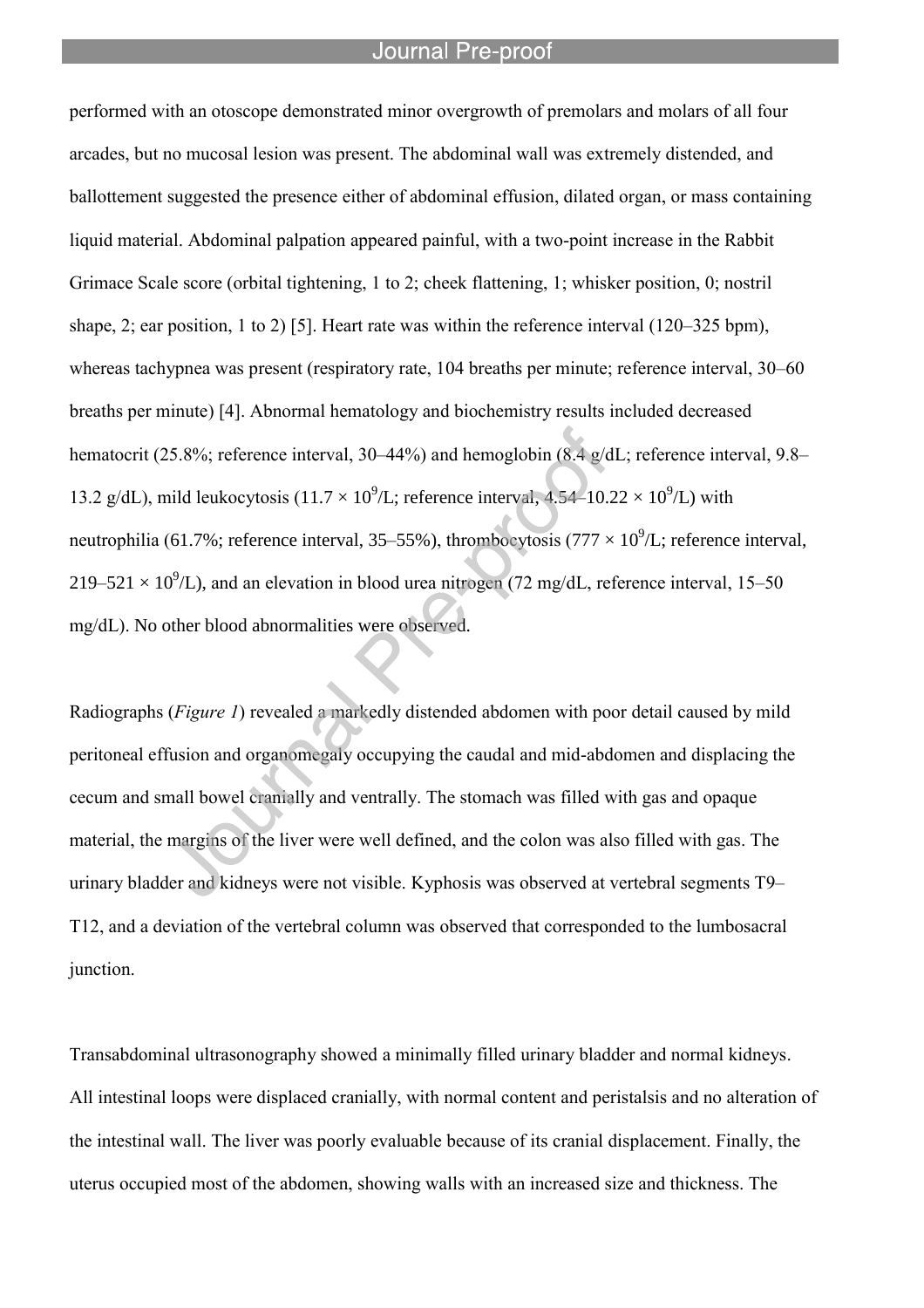organ presented a massive fluid accumulation within the lumen with numerous hyperechoic spots, which is consistent with the presence of purulent material.

l

The provisional diagnosis of pyometra was made based on the medical history, physical examination, and diagnostic imaging findings. Explorative laparotomy was recommended and scheduled for the following morning. Fluid therapy was immediately started (0.9% NaCl; 100 mL/kg/day subcutaneously [s.c.]) every 8 hours, and the analgesic that was administered was carprofen (Rimadyl, Pfizer, Italy; 4 mg/kg s.c.). Early in the morning, anesthesia was induced using an intramuscular mixture of ketamine (Ketavet 100, Intervet, Italy; 12.5 mg/kg), medetomidine (Sedator, ATI, Italy; 250 µg/kg), and butorphanol (Nargesic, ACME, Italy; 125 µg/kg), and it was maintained with isoflurane via a facial mask. The heart rate, ECG, respiratory rate, and oxygen saturation  $(SpO<sub>2</sub>)$  were monitored throughout the procedure.

The rabbit's abdomen was shaved, and the patient was moved to the operating room, placed in dorsal recumbency and the abdomen was surgically scrubbed. Surgical drapes were positioned, and a 4-cm ventral midline incision was made along the *linea alba*. The uterus occupied most of the abdomen, and the uterine wall was distended and damaged, with a modest amount of purulent material that was free in the abdomen. Ovariohysterectomy was performed following standard procedures, carefully exteriorizing the uterus to avoid further damage to the uterine wall and *ex vacuo* hemodynamic complications. The ovarian blood vessels were properly secured, and the uterine body was double ligated with two circumferential sutures (Vicryl 3-0, Ethicon, Belgium). The ovaries and uterus were then completely removed (*Figure 2*). After abdominal lavage with warmed 0.9% NaCl, the abdominal wall was sutured in two layers using a simple interrupted suture (Vicryl 2-0, Ethicon). The weight of the removed uterus was 0.395 kg and the content appeared to be a homogeneous white dense material, with no traces of blood (*Figure 3*).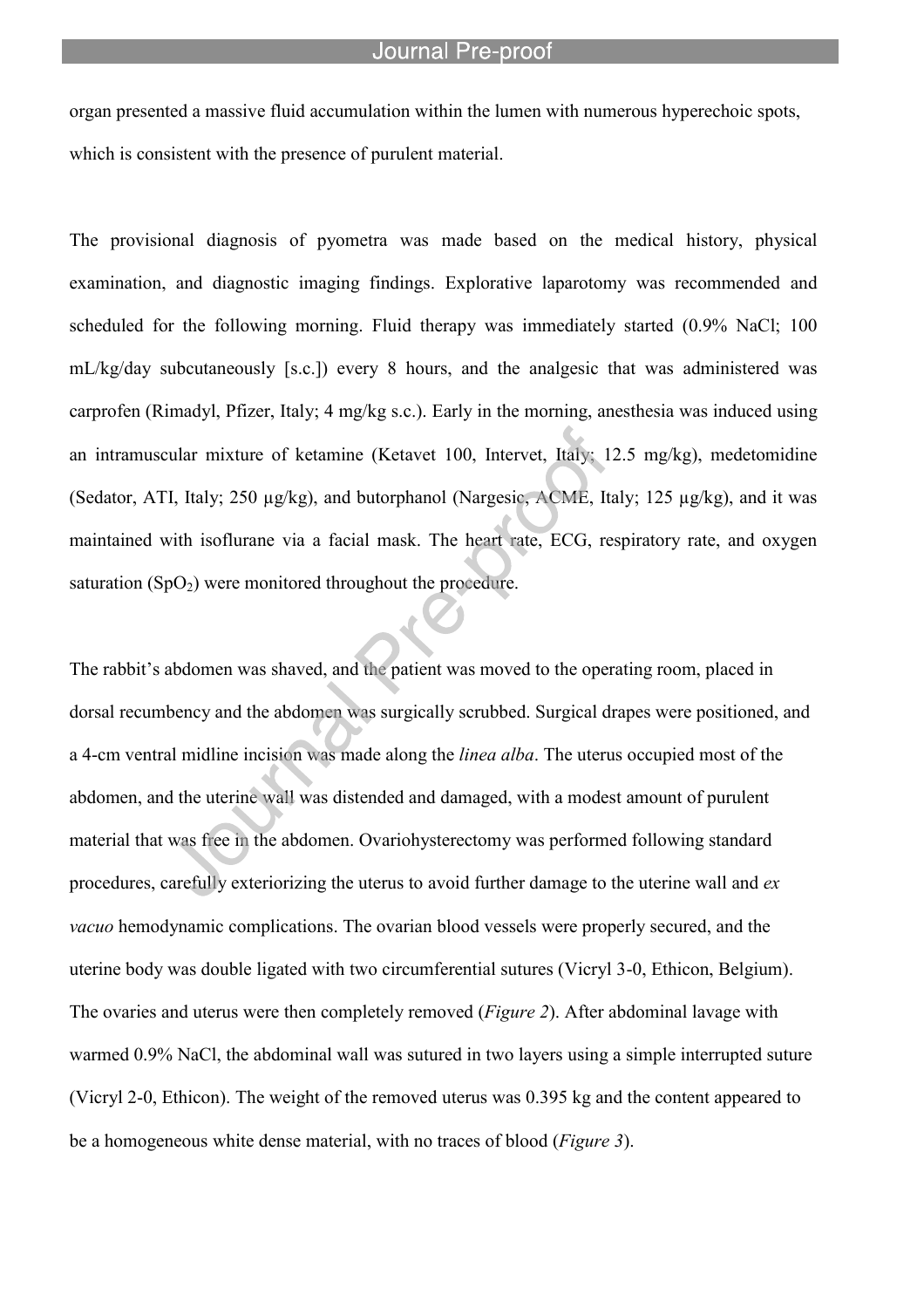#### Journal Pre-proo

In addition to preemptive butorphanol administration, the rabbit received carprofen (Rimadyl, Pfizer;4 mg/kg s.c.) at the end of the surgery and every 24 hours for 3 days.

l

Antimicrobial therapy was initiated using a broad-spectrum agent (Baytril, Bayer, Germany: enrofloxacin, 5 mg/kg every 12 hours). Assisted oral feeding with commercially available powdered formula (Oxbow Critical Care, Oxbow Animal Health, Omaha, NE, USA) was performed 1 hour after recovering from anesthesia, and afterwards, the patient started to eat hay and fresh vegetables. In accordance with the owner, the rabbit was hospitalized for 5 days after surgery. The uterine wall was submitted for microbiological analysis and antimicrobial susceptibility testing. The identified etiologic agent was found to be *Pseudomonas aeruginosa* that was resistant to enrofloxacin and ceftazdime, but susceptible to marbofloxacin. Therefore, antimicrobial therapy with marbofloxacin (Marbocyl, Vetoquinol, France, 5 mg/kg orally administered every 24 h) was prescribed for 10 days.

At discharge, the patient was quiet, alert, and responsive, and no sign of pain was present, according to the facial expression that was assessed using the Rabbit Grimace Scale score. The surgical wound appeared clean, dry, and no signs of inflammation were present. Three days after discharge the owner was contacted for an update, and he stated that the rabbit seemed to feel fine and that the rabbit had returned to normal behavior and appetite and regular fecal production. Ten days after discharge the patient returned for clinical examination, appearing active, alert, and responsive. The surgical wound was healed, and the scar was clean and did not appear inflamed. No further treatment was prescribed.

### Discussion and Conclusions

Pyometra caused by *P. aeruginosa* has not been reported previously in a pet rabbit.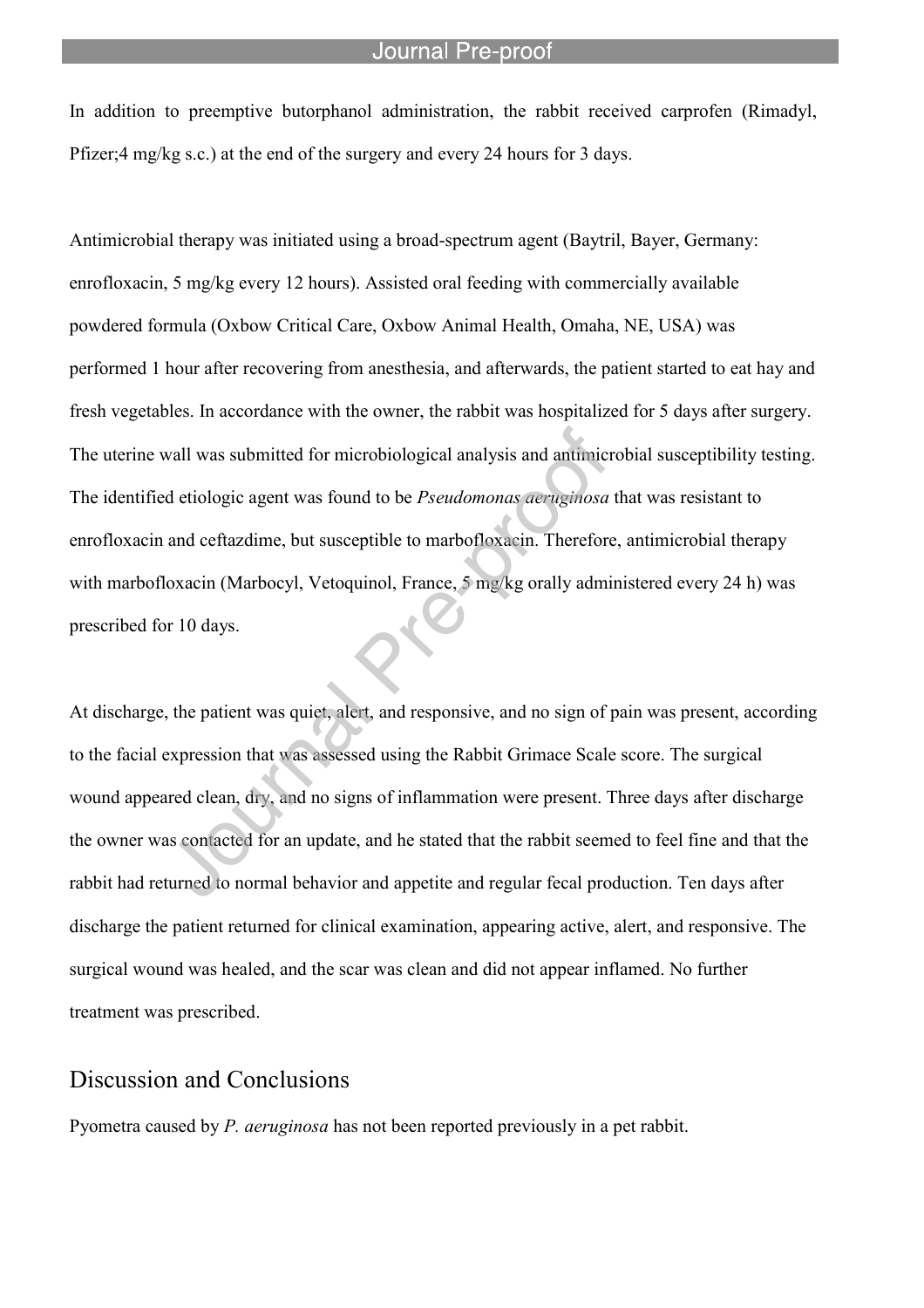#### Journal Pre-proo

l

*P. aeruginosa* can be involved in many diseases in companion animals, such as skin infections, otitis externa, cystitis, and infections of the lower urinary tract [6]. Pyometra caused by *P. aeruginosa* infections is sporadically reported in the bitch [7]. However, other agents are more common. It is a Gram-negative non-glucose-fermenting aerobic bacterium, and treatment of *P. aeruginosa-*associated infections can represent a challenge because of the ability of this bacterium to develop resistance towards many antibiotics [6]. Enrofloxacin is the most widely used antimicrobial agent on the market that is authorized for use in rabbits [8], and it is known to be active against some Gram-positive and several Gram-negative bacteria, including *P. aeruginosa*. As a fluoroquinolone, enrofloxacin is recognized by the World Health Organization as a "Highest Priority Critically Important Antimicrobial" for human medicine [8]. Therefore, it should be used responsibly based on microbiological analysis and antimicrobial susceptibility testing. However, it is widely used to treat infections caused by *P. multocida* in pet rabbits [9]. As mentioned before, pyometra in lagomorphs is mostly associated with *P. multocida* infections [3]. All these considerations make enrofloxacin a first choice when dealing with pyometra in rabbits and waiting for antimicrobial susceptibility testing results. Clinicians should observe general principles of antimicrobial therapy, always submitting samples for microbiological analysis, and antimicrobial susceptibility testing, to set up an effective treatment plan [10].

A peculiarity to consider is the limb paralysis that affected the patient. There is no known association between limb paralysis and uterine infection in rabbits. However, a common origin for urinary tract and genital infections in the bitch was reported when it was caused by ascending infections from the vagina [11]. Cystitis is a common condition in paralytic companion animals [12], and therefore, it is not possible to exclude that pyometra was accompanied by a urinary tract infection in the present case. This could further explain the presence of *P. aeruginosa*. However, no urinalysis was performed because there were no clinical signs of cystitis.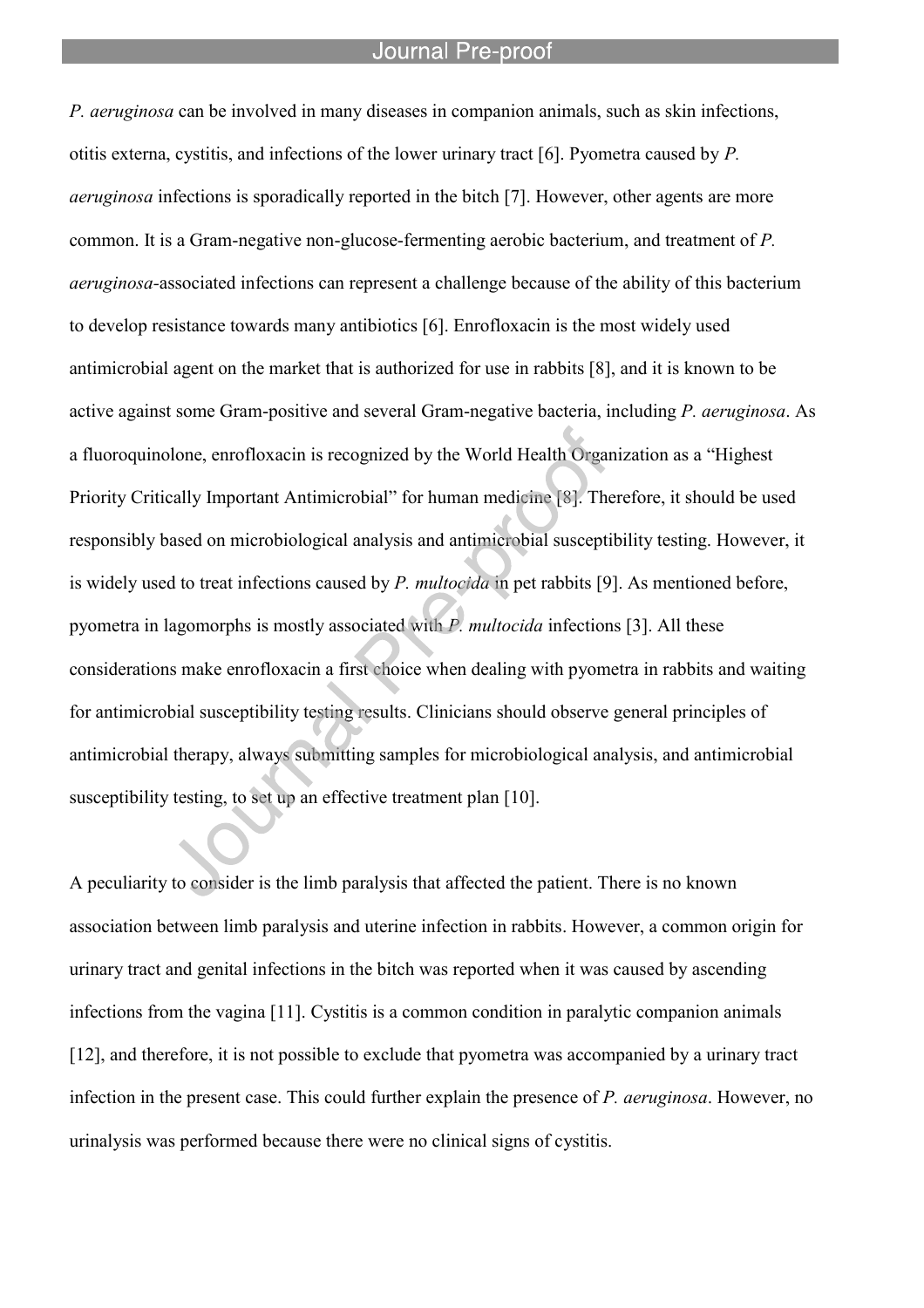### Journal Pre-proof

In rabbits, pyometra usually occurs after parturition [2]. The present case report describes how pyometra is a possibility even when no mating has previously occurred. Therefore, it should always be initially included in the differential diagnosis when a female rabbit that is not spayed is presented.

l

The patient presented with depression, decreased appetite and abdominal distension. These signs can be associated with a wide number of conditions, especially those causing gastrointestinal stasis [9]. Diagnostic imaging was of primary importance in the diagnosis.

In conclusion, this report describes the successful treatment of pyometra caused by *P. aeruginosa* infection in a female rabbit with no history of parturition. Uterine infections are to be listed in the differential diagnosis, even when no vaginal discharge is present. A meticulous diagnostic pathway, including diagnostic imaging, microbiological analysis, and antimicrobial susceptibility assay, is always advisable in clinical practice to diagnose even rare disorders.

### Authors' contributions

PB was the veterinarian in charge of the clinical case, performed all the examinations, and wrote the manuscript; MMvD and GQ participated in the surgical procedure; MMvD critically revised the manuscript. All authors read and approved the manuscript.

### Competing Interest

The authors report no conflict of interest related to this case report.

## References

- 1. Künzel F, Grinninger P, Shibly S, Hassan J, Tichy A, Berghold P, et al. Uterine disorders in 50 pet rabbits. J Am Anim Hosp Assoc 2015;51(1):8-14.
- 2. Harcourt-Brown FM. Disorders of the reproductive tract of rabbits. Vet Clin North Am Exot Anim Pract 2017;20(2):555-87.
- 3. Segura P, Martinez J, Pris B, Selva L, Viana D, Penades JR, et al. Staphylococcal infections in rabbit does on two industrial farms. Vet Rec 2007;160(25):869-72.
- 4. Carpenter JW, Marion CJ. Exotic animal formulary. 5th ed. St. Louis: Elsevier Pub; 2018.
- 5. Keating SCJ, Thomas AA, Flecknell PA, Leach MC. Evaluation of EMLA cream for preventing pain during tattooing of rabbits: changes in physiological, behavioural and racial expression responses. PLoS One 2012;7:1-11.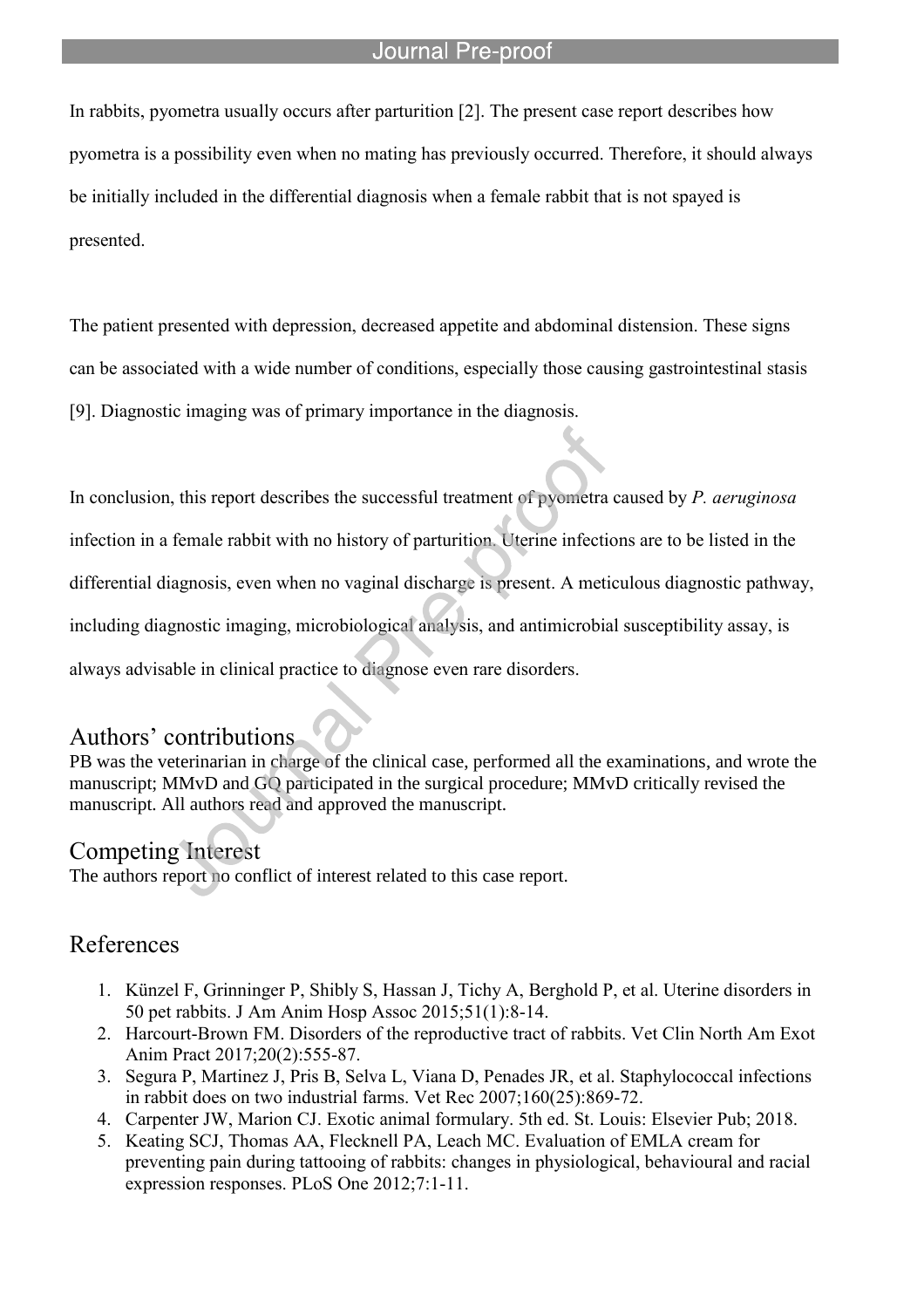- 6. Harada K, Arima S, Niina A, Kataoka Y, Takahashi T. Characterization of Pseudomonas aeruginosa isolates from dogs and cats in Japan: current status of antimicrobial resistance and prevailing resistance mechanisms. Microbiol Immunol 2012;56(2):123-7.
- 7. Coggan JA, Melville PA, de Oliveira CM, Faustino M, Moreno AM, Benites NR. Microbiological and histopathological aspects of canine pyometra. Braz J Microbiol 2008;39(3):477-83.
- 8. Hedley J. Antibiotic usage in rabbits and rodents. In Pract 2018;40:230-7.

l

- 9. Varga M. Textbook of rabbit medicine. 2nd ed. St. Louis: Elsevier Pub; 2014.
- 10. Leekha S, Terrell CL, Edson RS. General principles of antimicrobial therapy. Mayo Clinic Proc 2011;86(2):156-67.
- 11. Hagman R, Kühn I. Escherichia coli strains isolated from the uterus and urinary bladder of bitches suffering from pyometra: comparison by restriction enzyme digestion and pulsedfield gel electrophoresis. Vet Microbiol 2002;84(1-2):143-53.
- 12. Herrera JJ, Haywood-Watson RJ, Grill RJ. Acute and chronic deficits in the urinary bladder after spinal contusion injury in the adult rat. J Neurotrauma 2010;27(2):423-31.

inde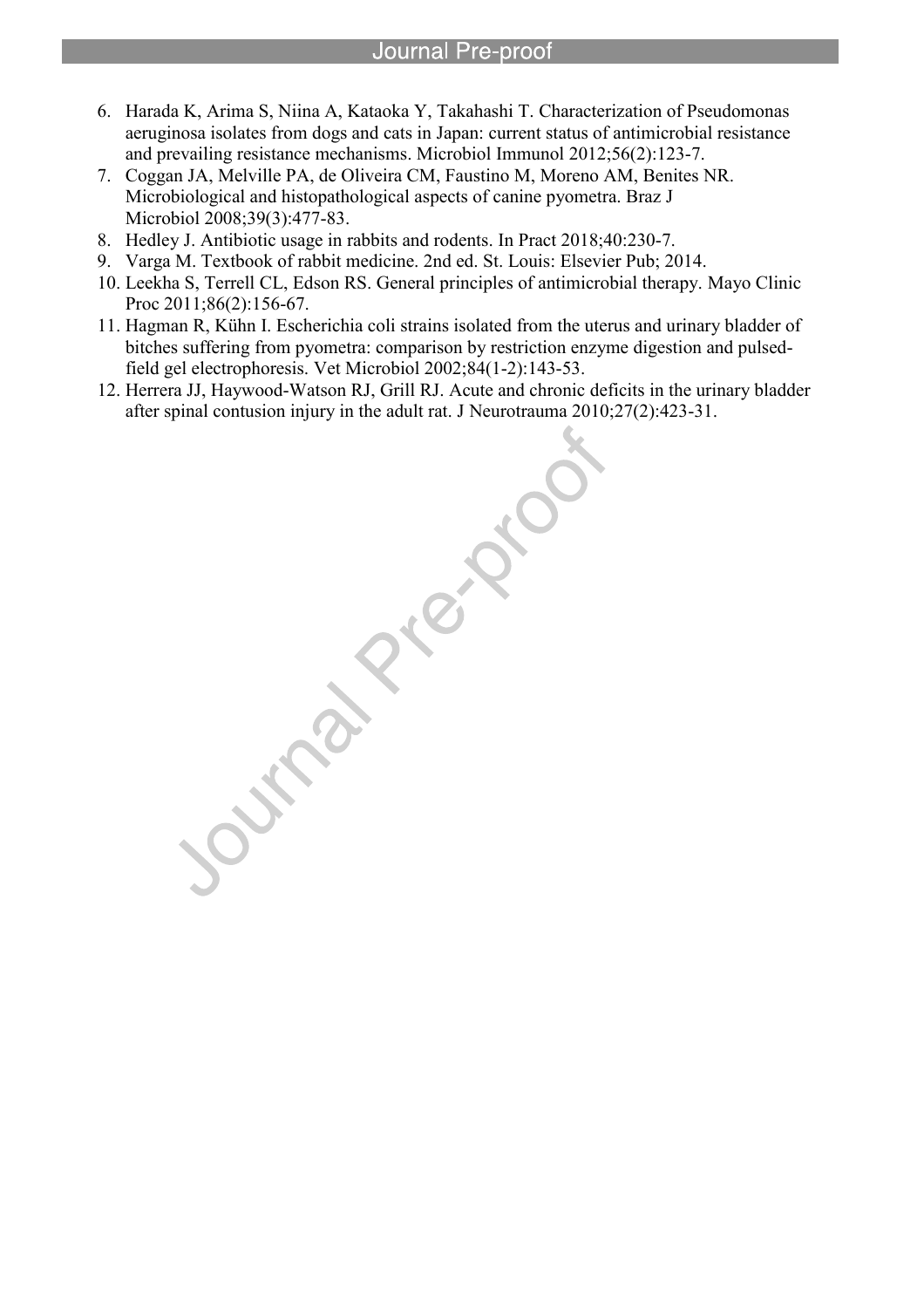l



**Fig. 1**. Radiographs, ventrodorsal (A) and lateral (B) views. A large abdominal mass of soft tissue opacity occupies the caudal and mid-abdomen and displaces the cecum and small bowel cranially and ventrally. The letter *D* (*dexter*) on the ventrodorsal view indicates the right side of the patient.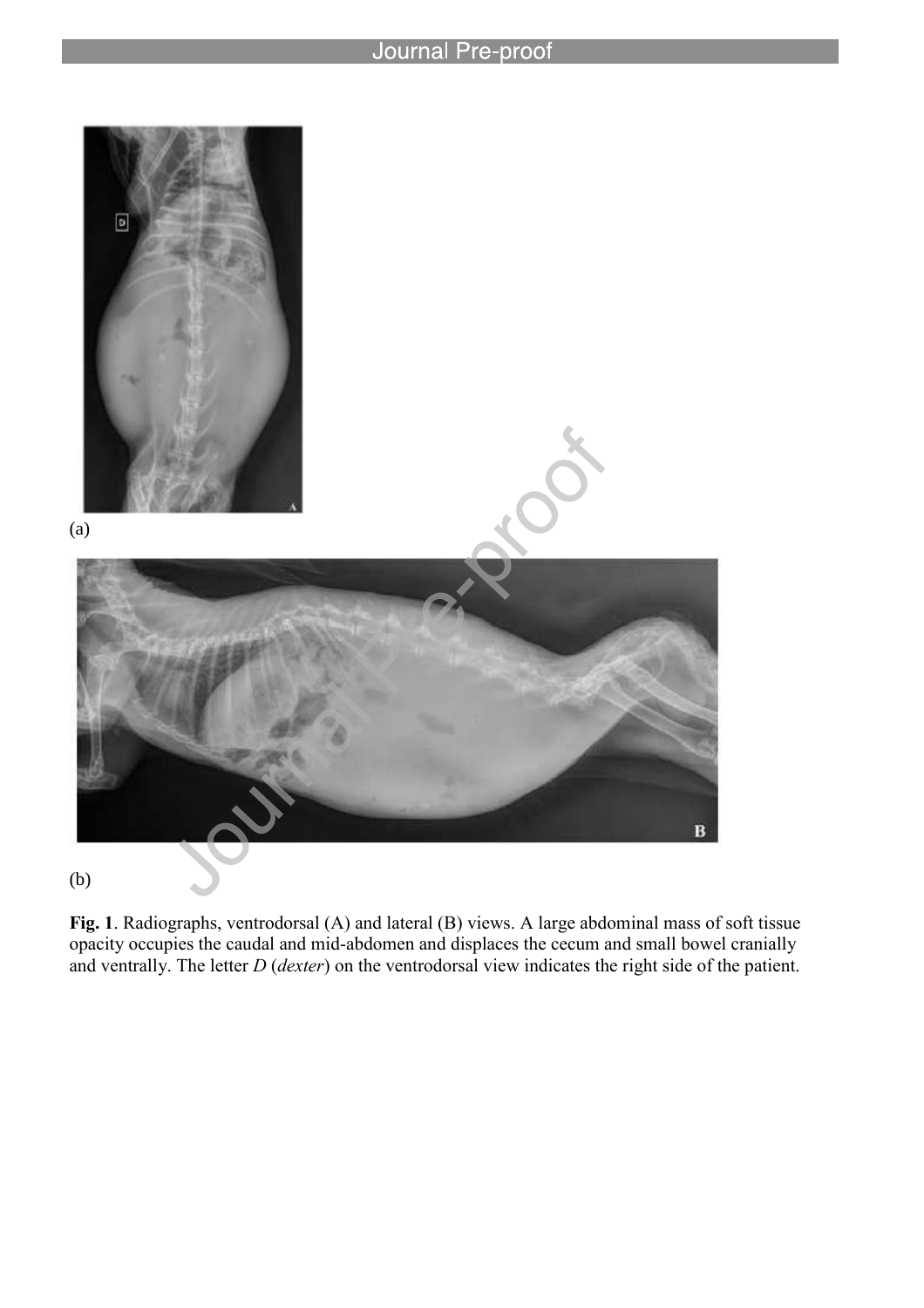### **Journal Pre-proof**

l



**Fig. 2**. Intraoperative photograph from the patient in Figure 1. The patient is positioned in dorsal recumbency, the abdomen is surgically opened, and the uterus is exteriorized. The uterus is enlarged with white material on the wall of the right uterine horn, indicating damage.